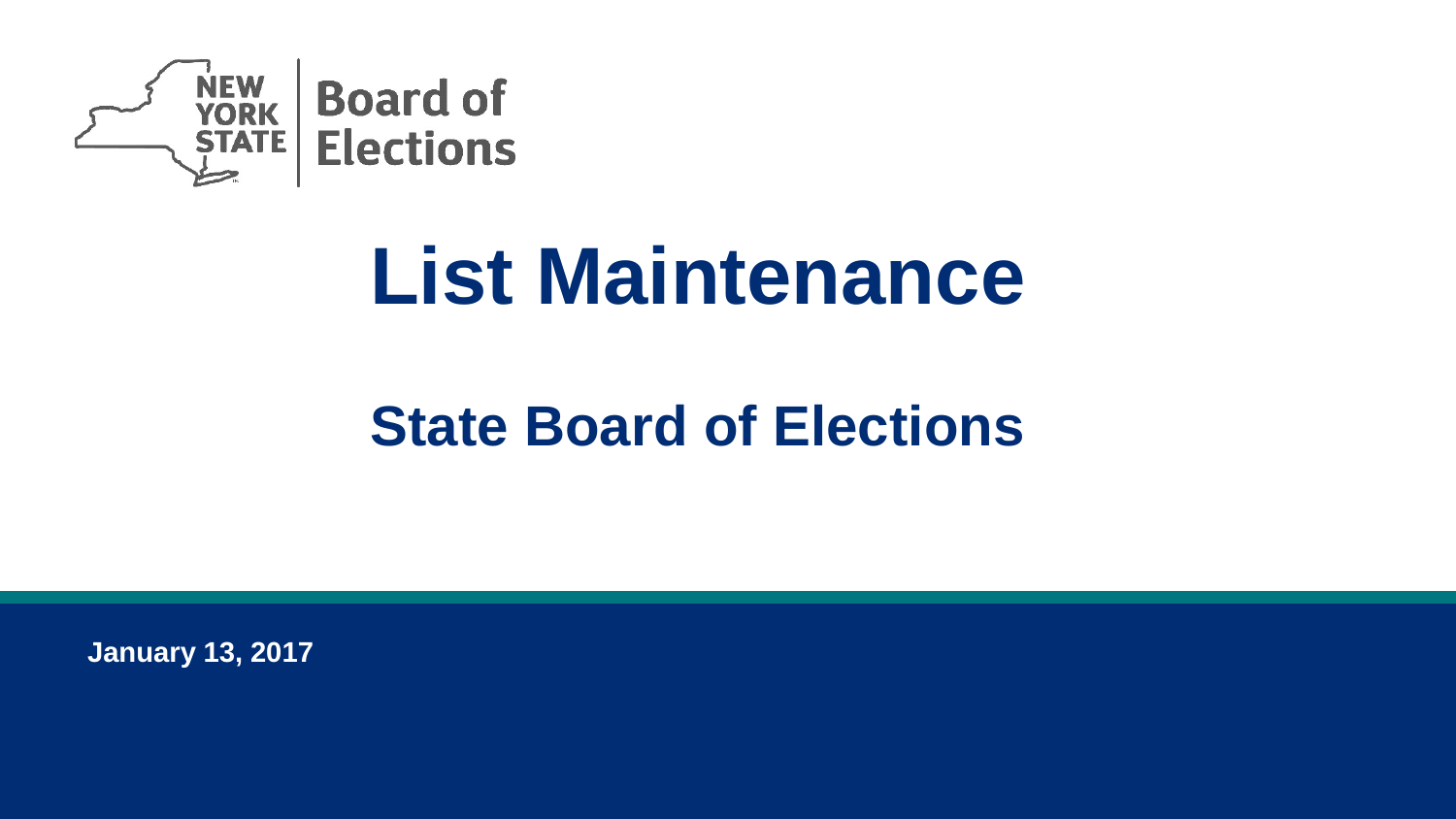# **Importance of Accurate Voter Records**

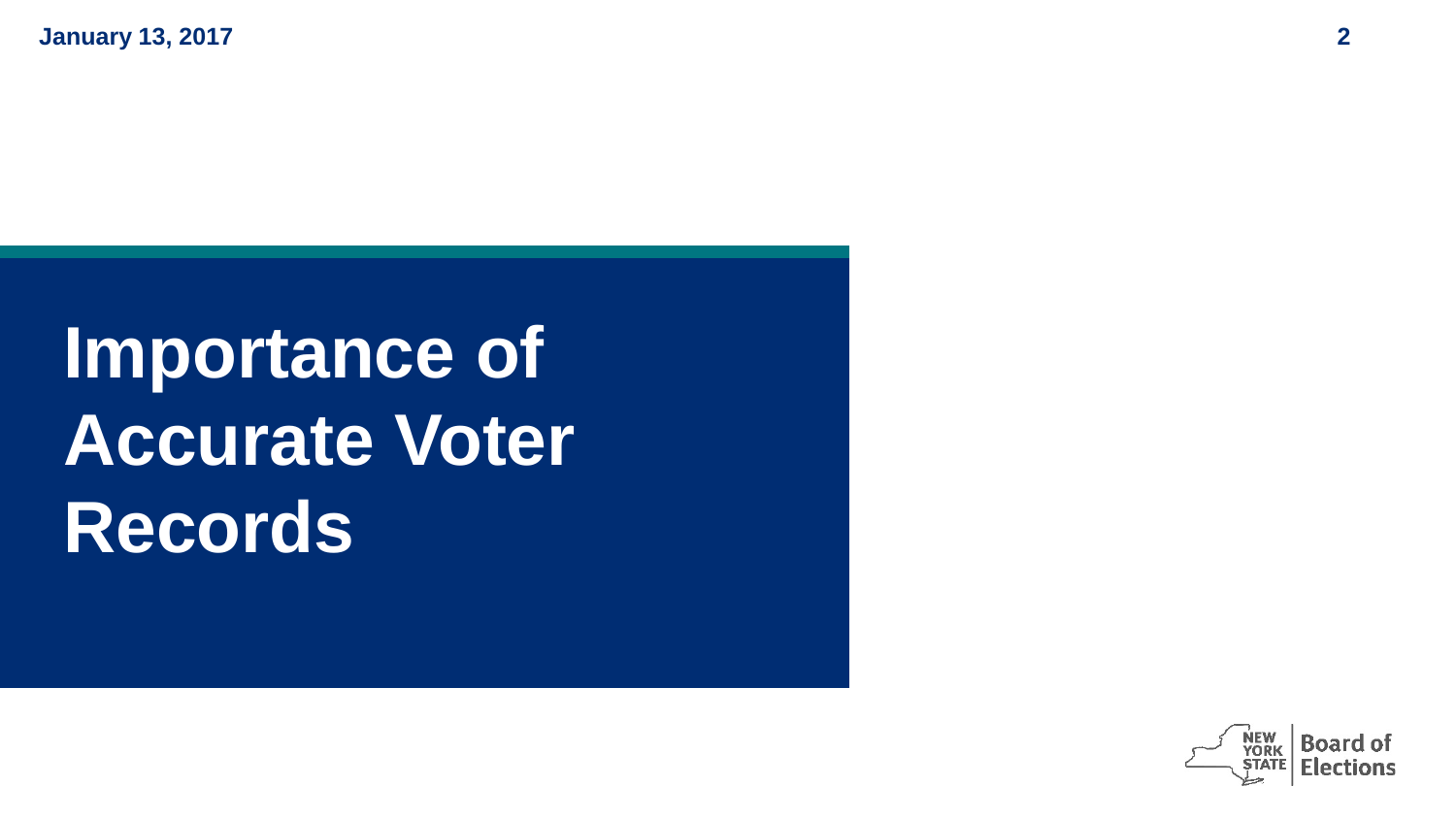#### **Importance of Accurate Voter Records**

 The **Help America Vote Act (HAVA)** requires that election officials perform computerized list maintenance in order to remove duplicate names and the names of ineligible voters in coordination with State death and felony record databases.

 The **National Voter Registration Act (NVRA)** contains certain requirements regarding the removal of names from official voter rolls. It requires States to conduct a program that removes individuals from voting registration lists who have died or changed residence. These requirements include the notification of individuals prior to their removal from the list.

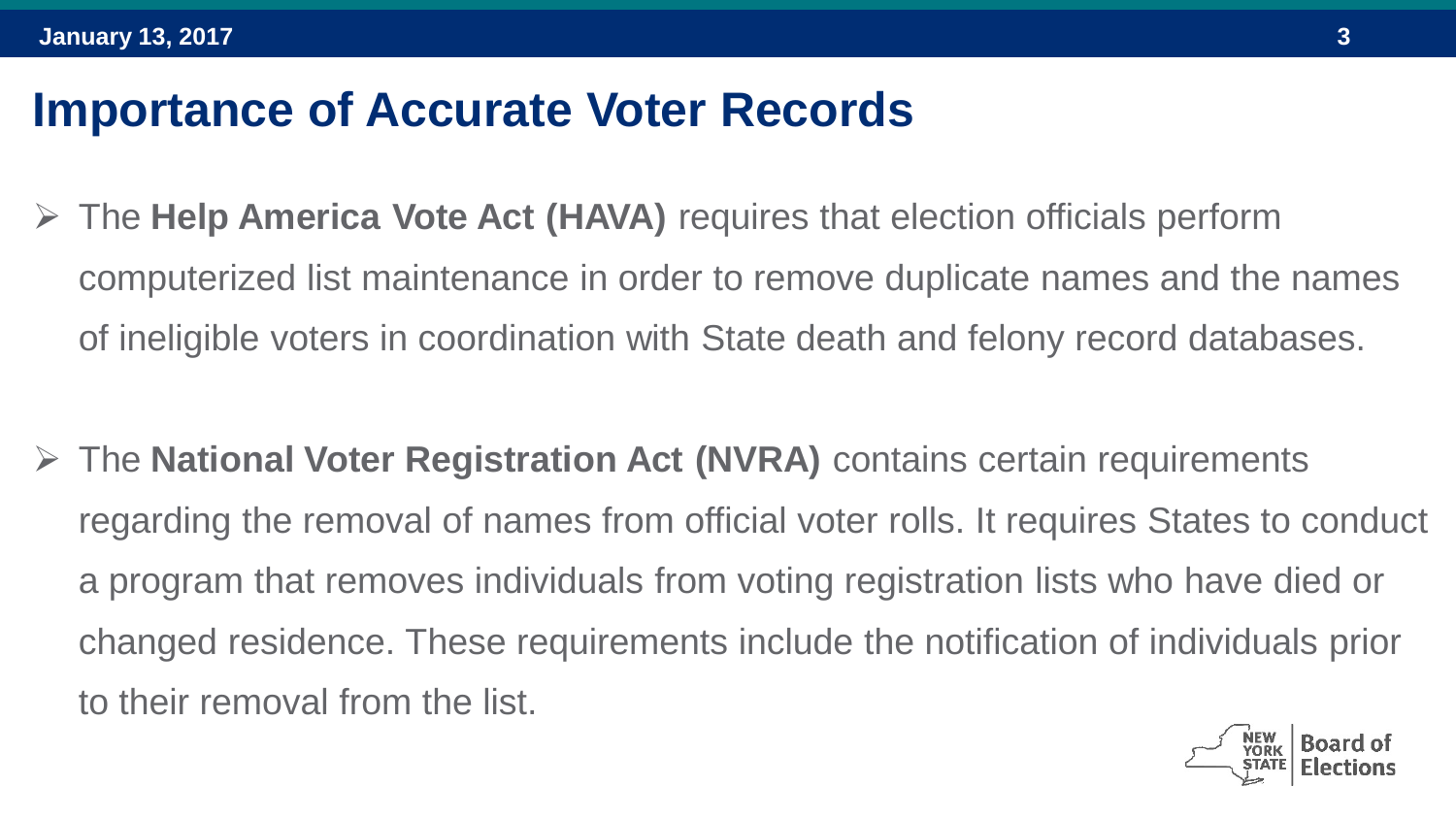#### **Importance of Accurate Voter Records**

- The **Presidential Commission on Election Administration** report found that errors in voter records:
	- $\triangleright$  Contribute to congestion and lines on Election Day. Voters whose information is missing from the rolls or incorrectly entered require the time and attention of officials. This delays the movement of other voters through the polling place.
	- $\triangleright$  Lead to increased numbers of provisional ballots. Such errors include transcription and data entry problems that lead to misspelling of voters' names, addresses and identifying information.



**Lanuary 2014** 

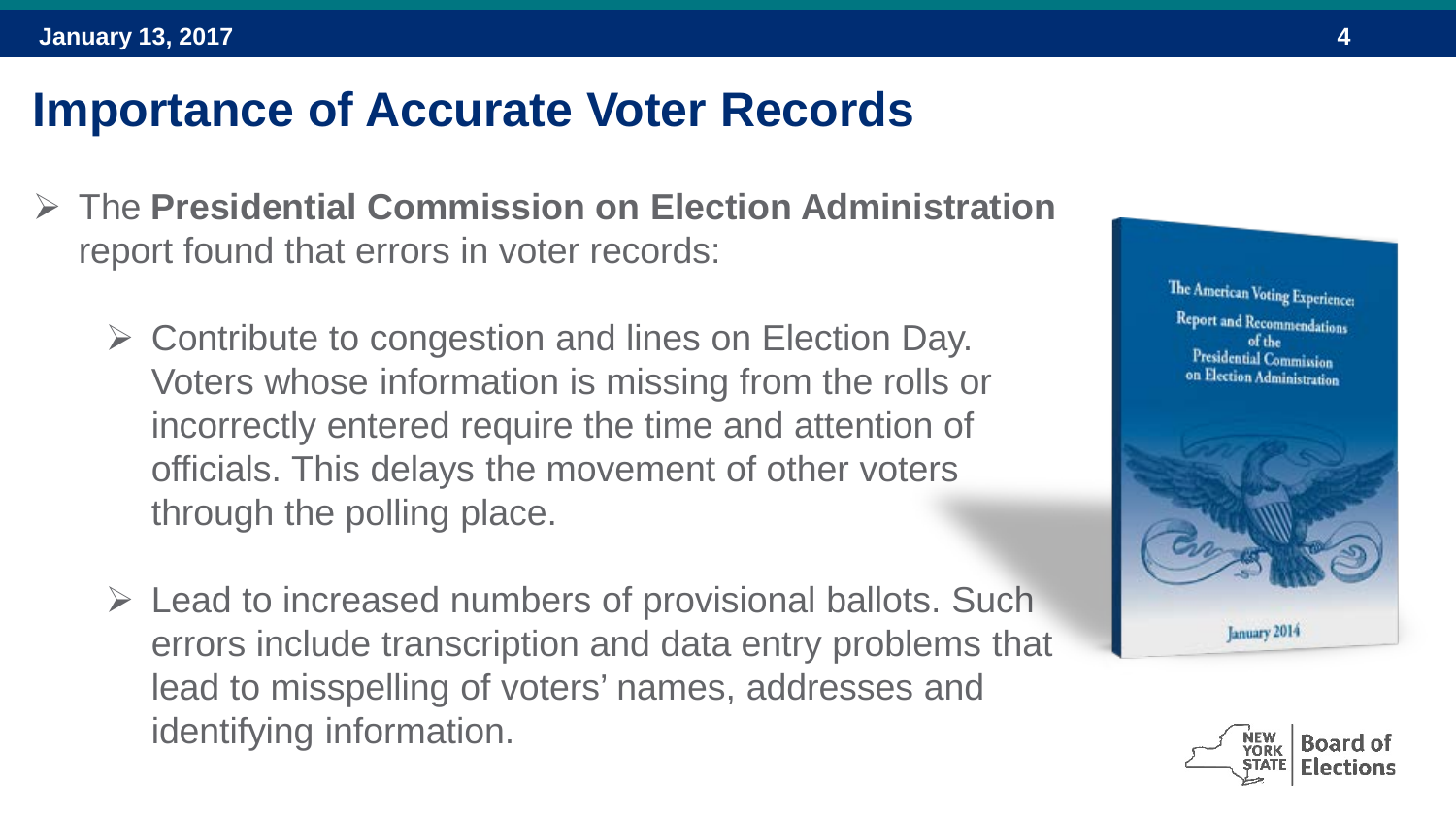### **Resources for List Maintenance**

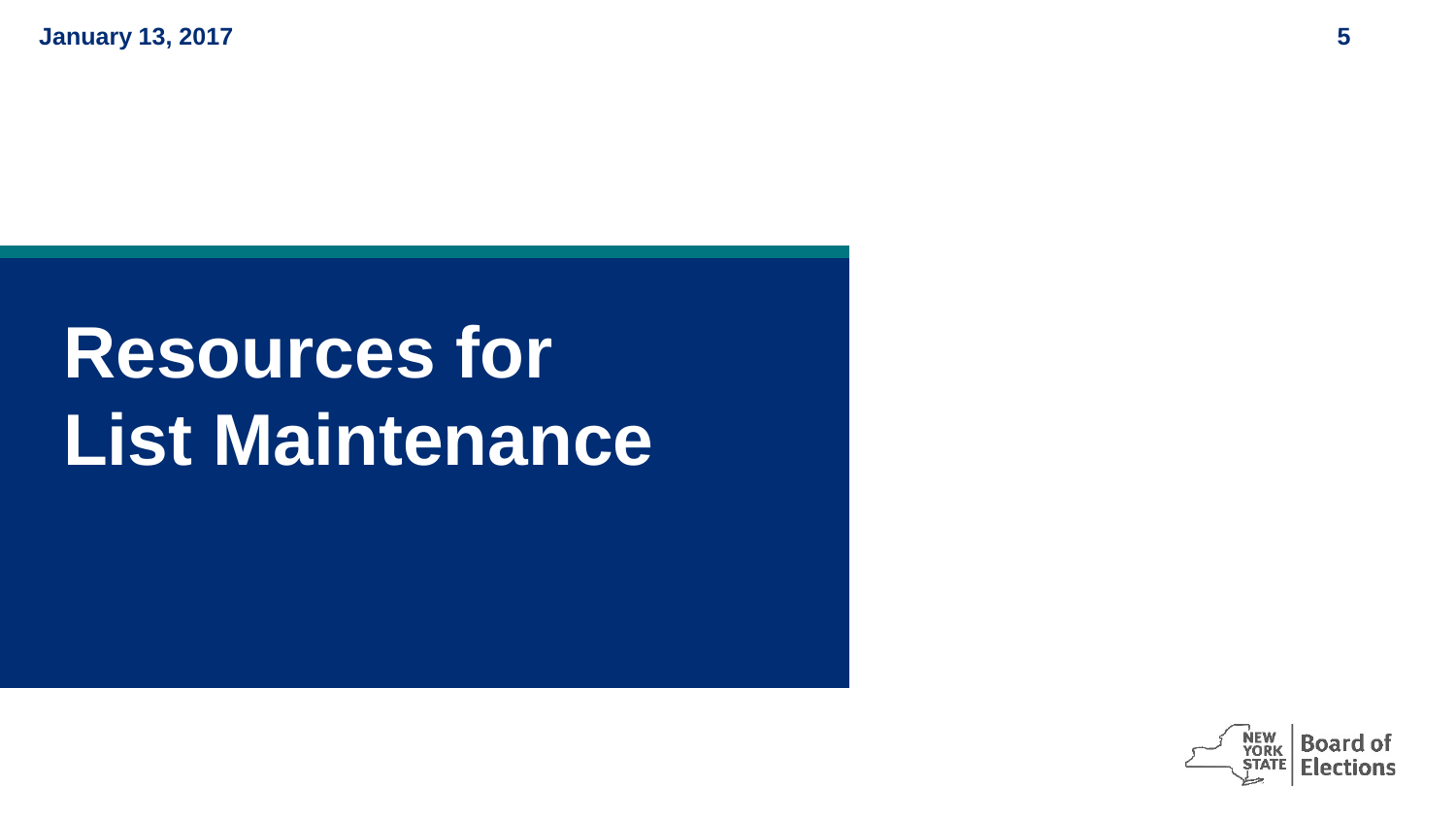#### **Resources for List Maintenance**

- Proper list maintenance is a year-round activity that takes many forms. The State Board is committed to providing County Boards with useful information and tools to aid them in this important task.
- The "Guide to Operating a County Board of Elections" is a great place to start to familiarize yourself with, amongst other things, list maintenance activities and sample notices.

**GUIDE TO OPERATING A COUNTY BOARD OF ELECTIONS** 

> New York State Board of Elections **Updated June 2014**

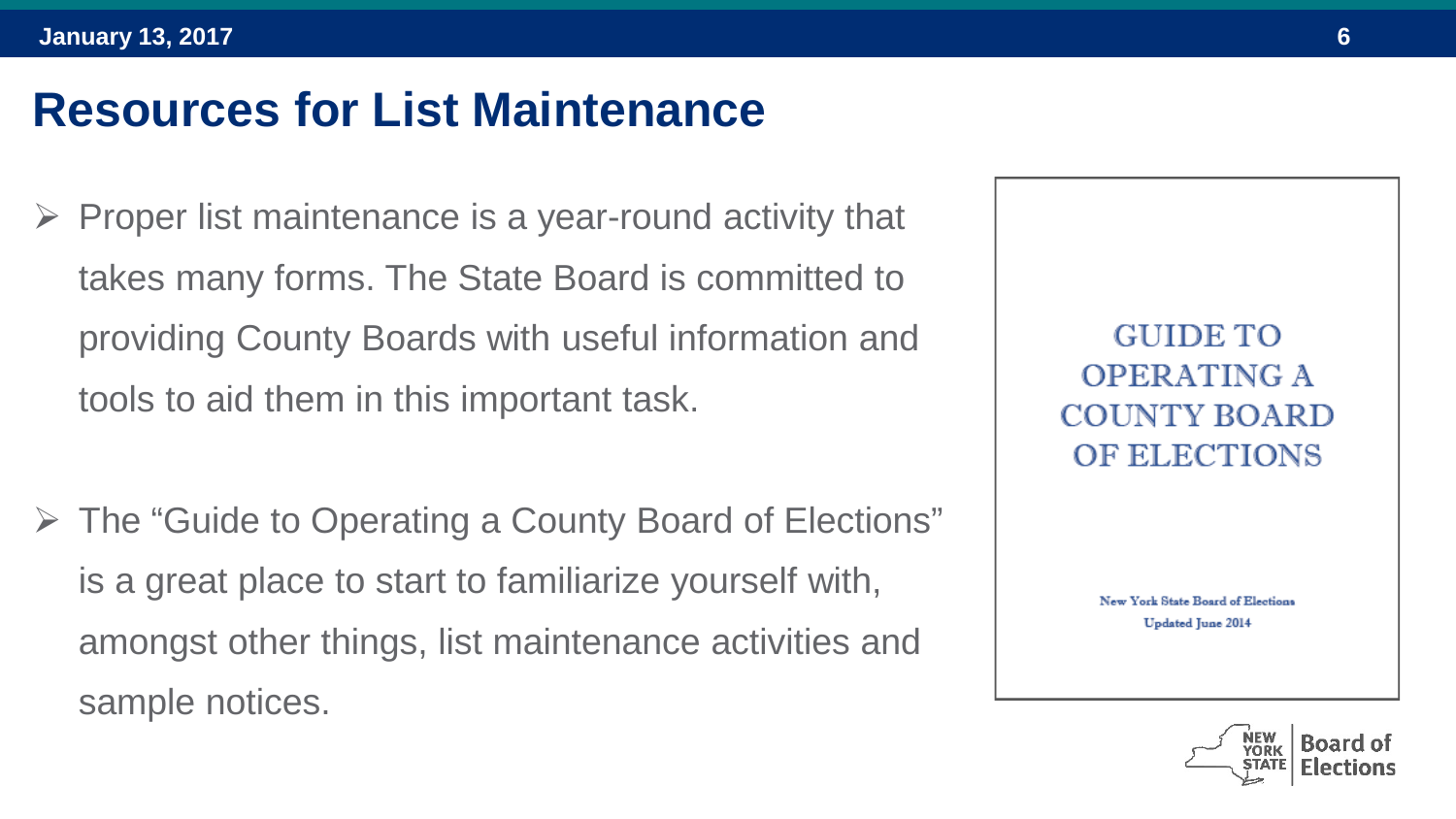

YORK OR ANY OTHER STATE, WHICH DEMONSTRATES THAT THE VOTER IS NOW REGISTERED ELSEWHERE.

#### LIST MAINTENANCE FLOW CHART

CANCEL

NO.

YES

REACTIVATE

VOTES BY 2<sup>ND</sup>

FEDERAL

**GENERAL** 

**ELECTION** 

MOVE

NO

SAME

#### This flowchart, which can be found in the *Guide to Operating a County Board of Elections*  describes the many list maintenance activities your board performs throughout the year. This and other resources are available on the County Portal.

STOP

STOP

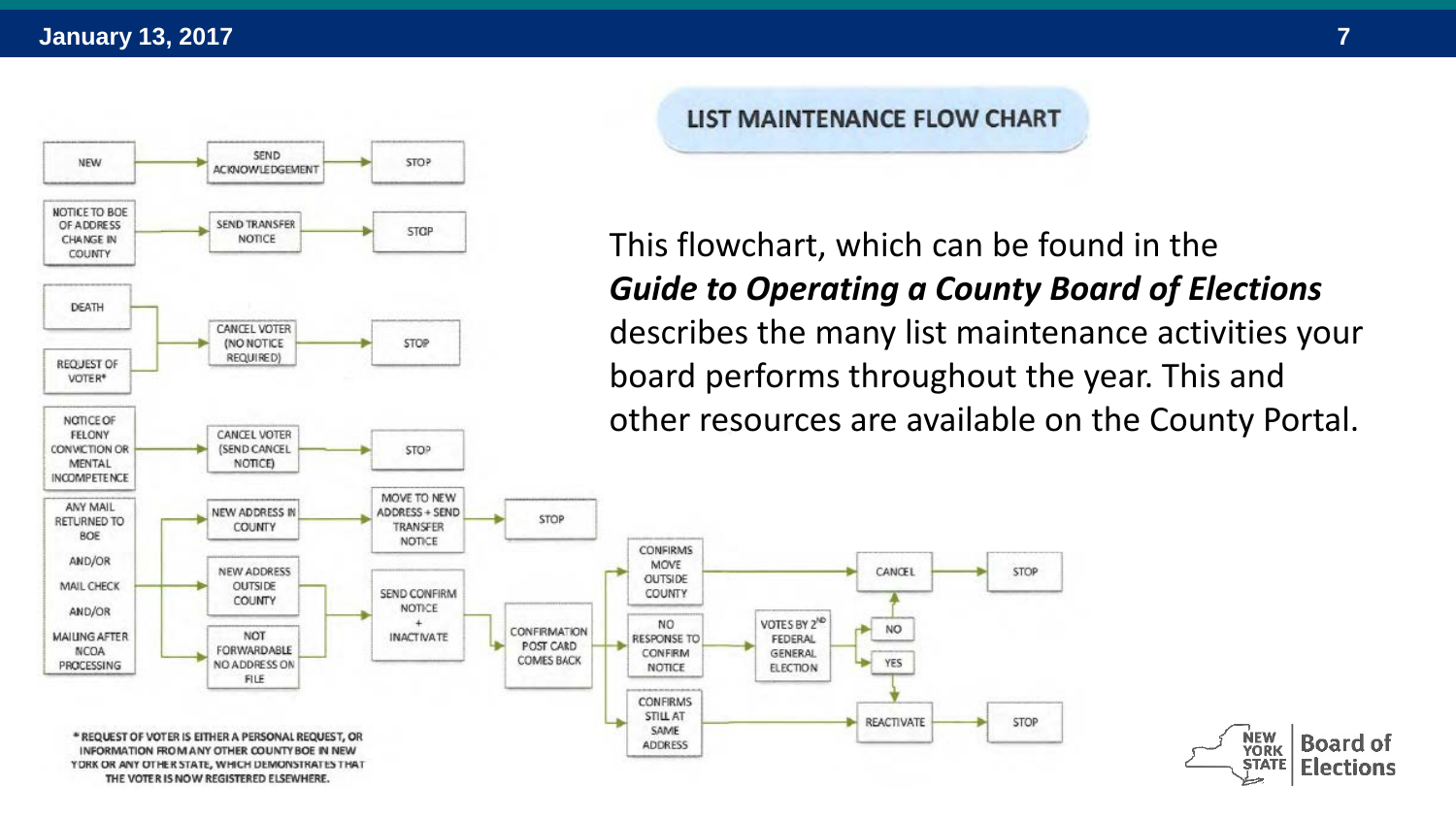### **Using NYSVoter for List Maintenance**

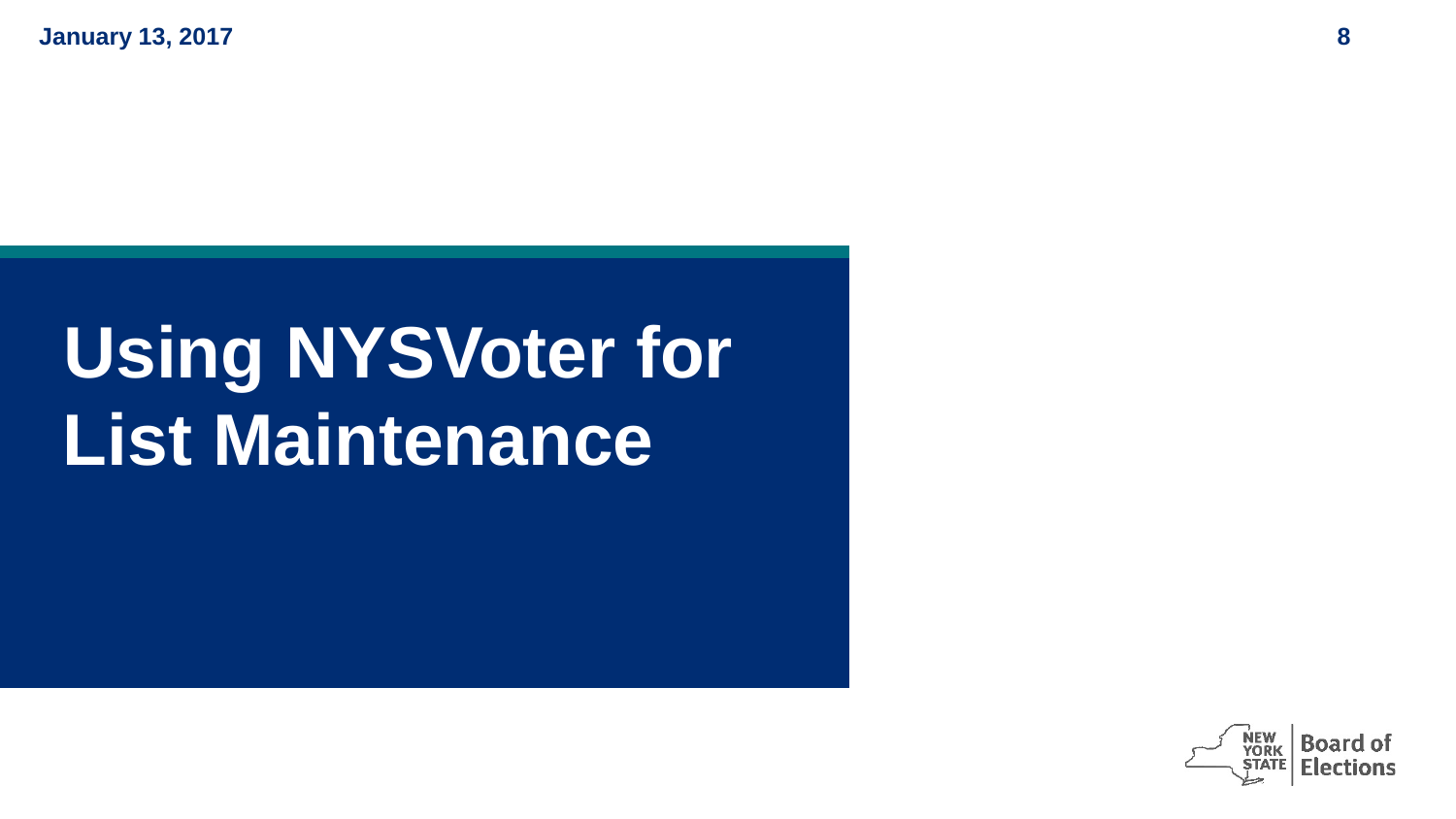- Each county has access to the statewide NYSVoter system, which helps facilitate:
	- $\triangleright$  Duplicate Management
	- $\triangleright$  Felon Management
	- $\triangleright$  Death Management
	- $\triangleright$  Miscellaneous data validation reports
- $\triangleright$  The NYSVoter manual, which provides more detailed information on how to make the most of the various tools available to County Boards through the NYSVoter system can be found under the "Help" section of NYSVoter.



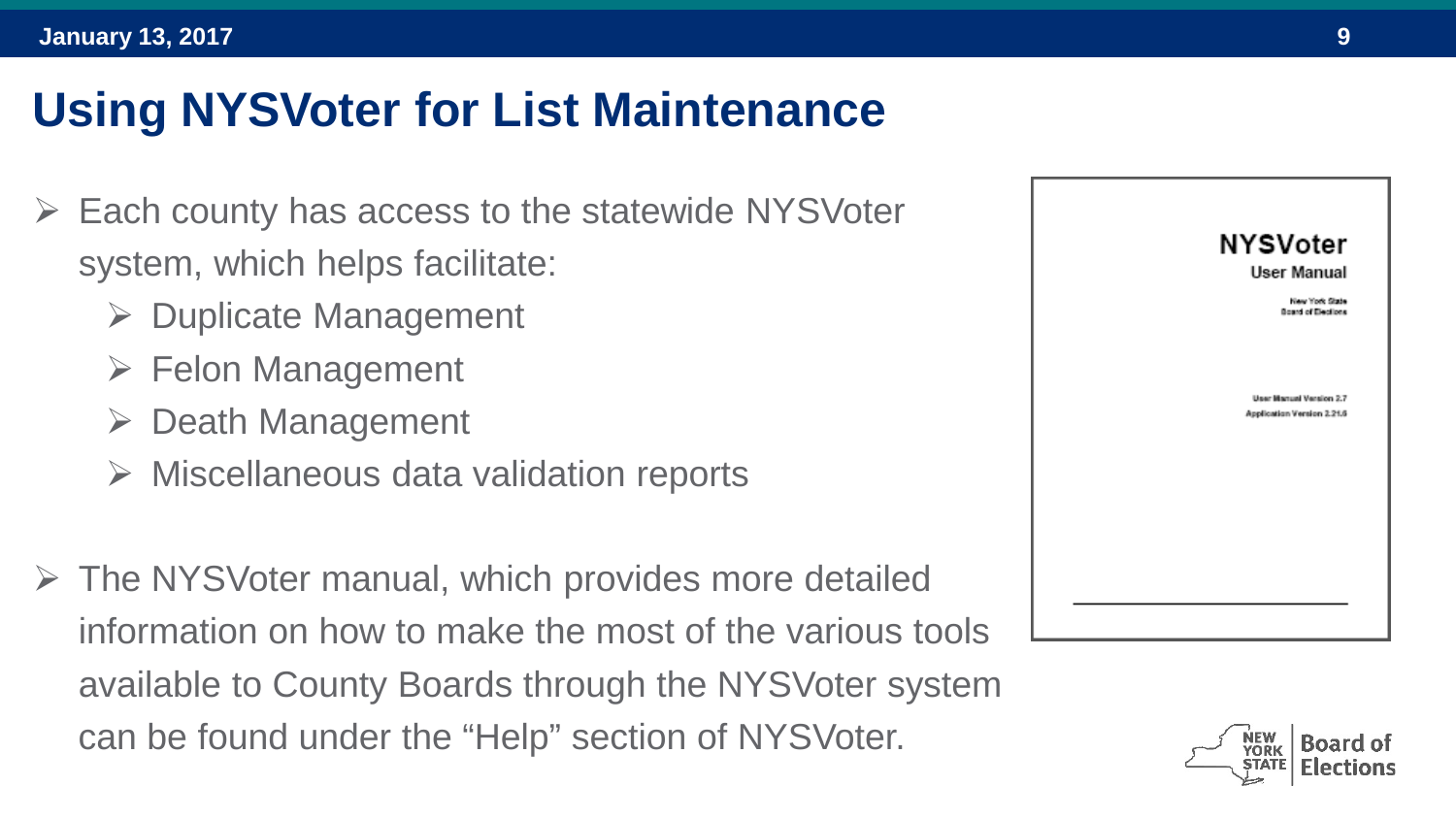- $\triangleright$  When reviewing potential death, duplicate or felon matches, be sure that staff are doing their due diligence by using all available resources and information and not marking voters for purging based solely on a NYSVoter match
- $\triangleright$  NYSVoter's matching algorithm looks at only some of the information in a voter's record when comparing it to other records
- $\triangleright$  For potential felon matches, use the Department of Corrections and Community Supervision (DOCCS) inmate lookup tool to gather additional information when determining whether or not a record should be marked for purging

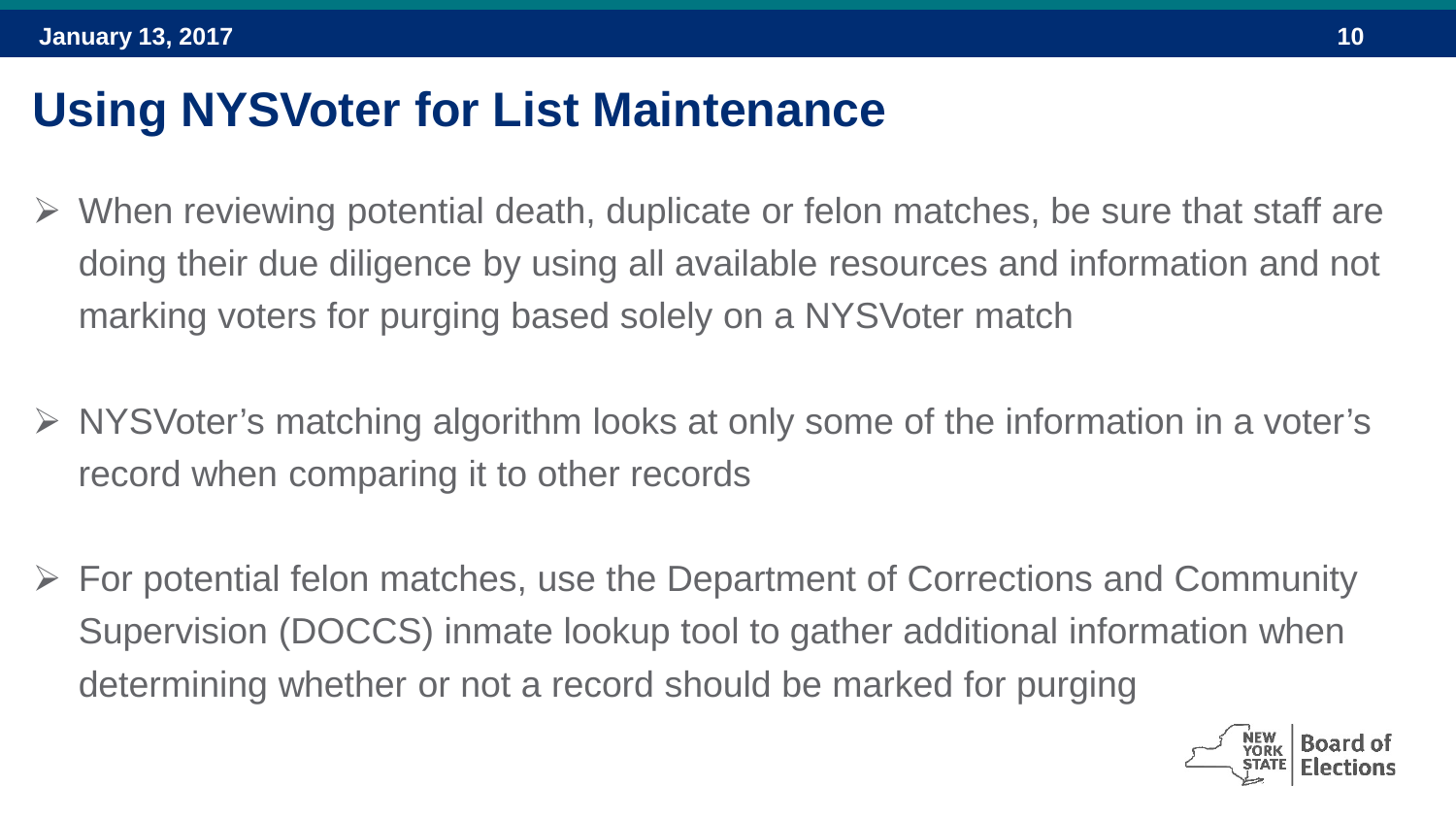The DOCCS Inmate Lookup can be found at **http://nysdoccslookup.doccs.ny.gov/**



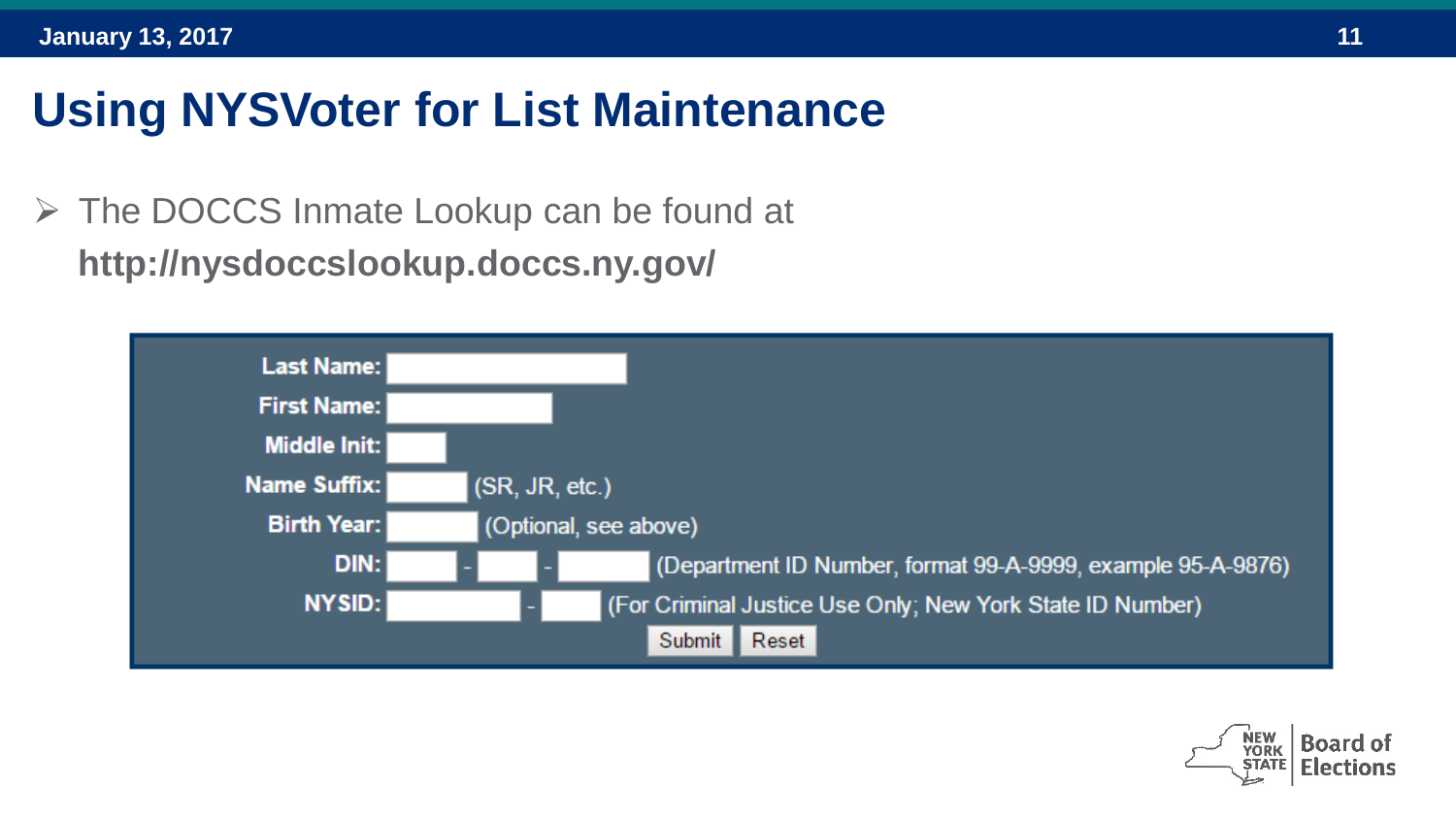$\triangleright$  The Inmate Lookup can provide useful information for determining a voter's status

| <b>Identifying and Location Information</b><br>As of 01/10/17 |                                     |
|---------------------------------------------------------------|-------------------------------------|
| <b>DIN (Department Identification Number)</b>                 |                                     |
| Inmate Name                                                   | SMITH, JOHN                         |
| Sex                                                           | <b>MALE</b>                         |
| Date of Birth                                                 |                                     |
| Race / Ethnicity                                              | <b>WHITE</b>                        |
| <b>Custody Status</b>                                         | <b>DISCHARGED</b>                   |
| <b>Housing / Releasing Facility</b>                           |                                     |
| Date Received (Original)                                      | 12/10/2001                          |
| Date Received (Current)                                       | 12/10/2001                          |
| <b>Admission Type</b>                                         |                                     |
| <b>County of Commitment</b>                                   |                                     |
| Latest Release Date / Type (Released Inmates Only)            | 10/22/04 DISCH - MAXIMUM EXPIRATION |

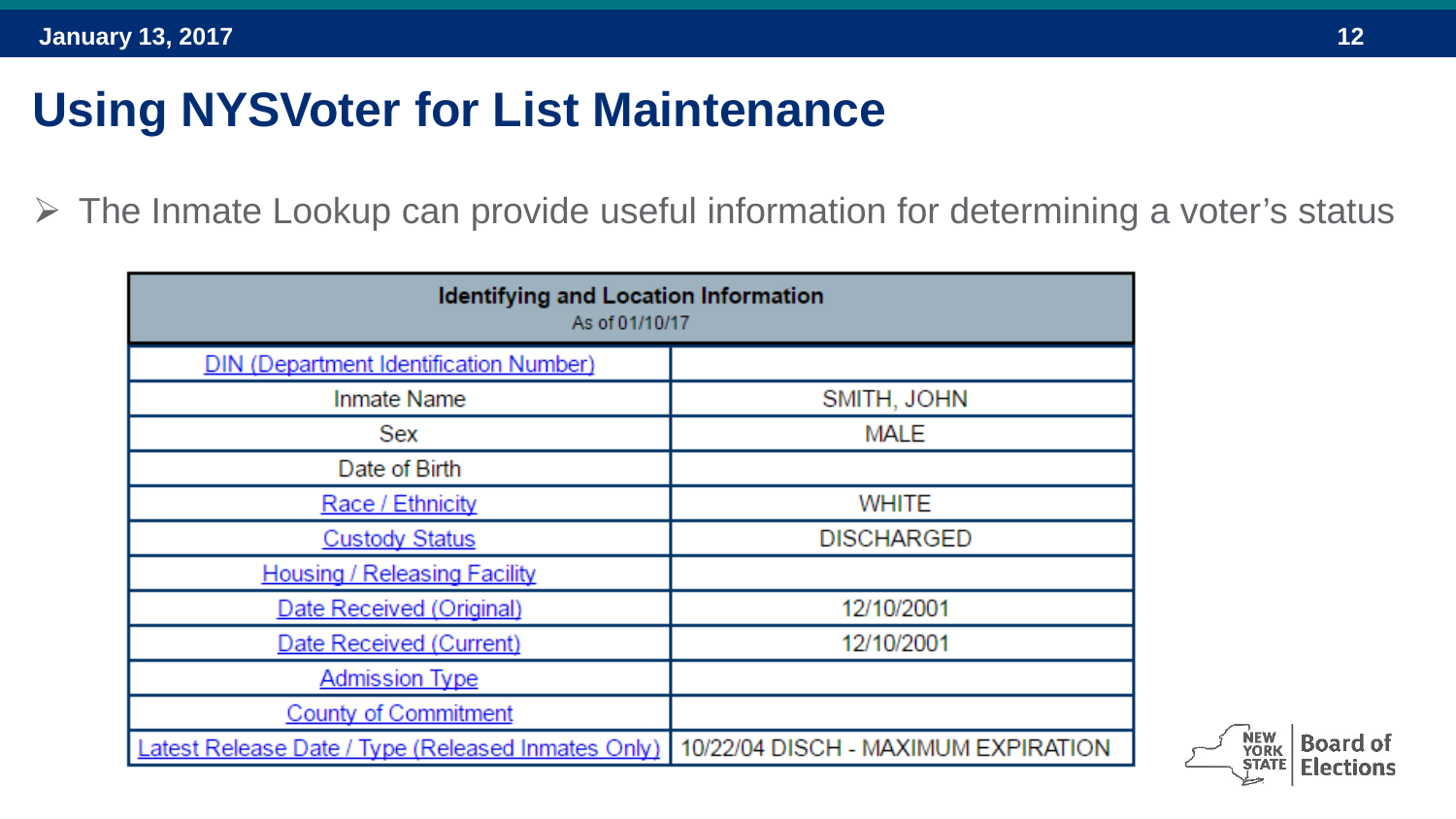### **State Board NYSVoter Audit Visits**

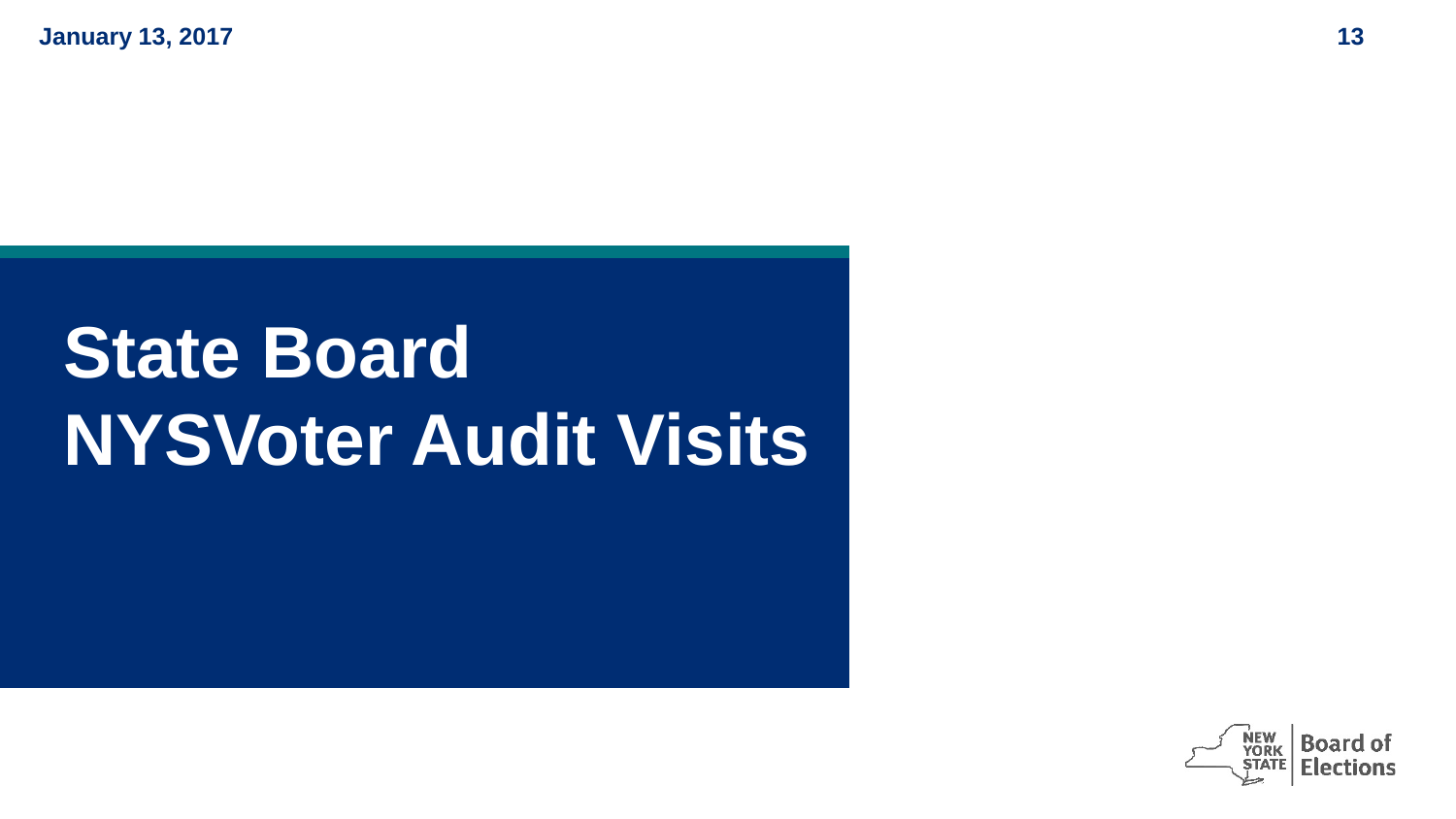#### **State Board NYSVoter Audit Visits**

- ▶ Pat Campion and Greg Fiozzo of the State Board visit each County Board at least once every two years to review list maintenance procedures with appropriate staff and to ensure that they are fully trained in using NYSVoter and are performing the required list maintenance activities on a continual basis.
- $\triangleright$  If you have new staff or require additional training in using NYSVoter or in understanding proper list maintenance procedures, please contact the State Board.